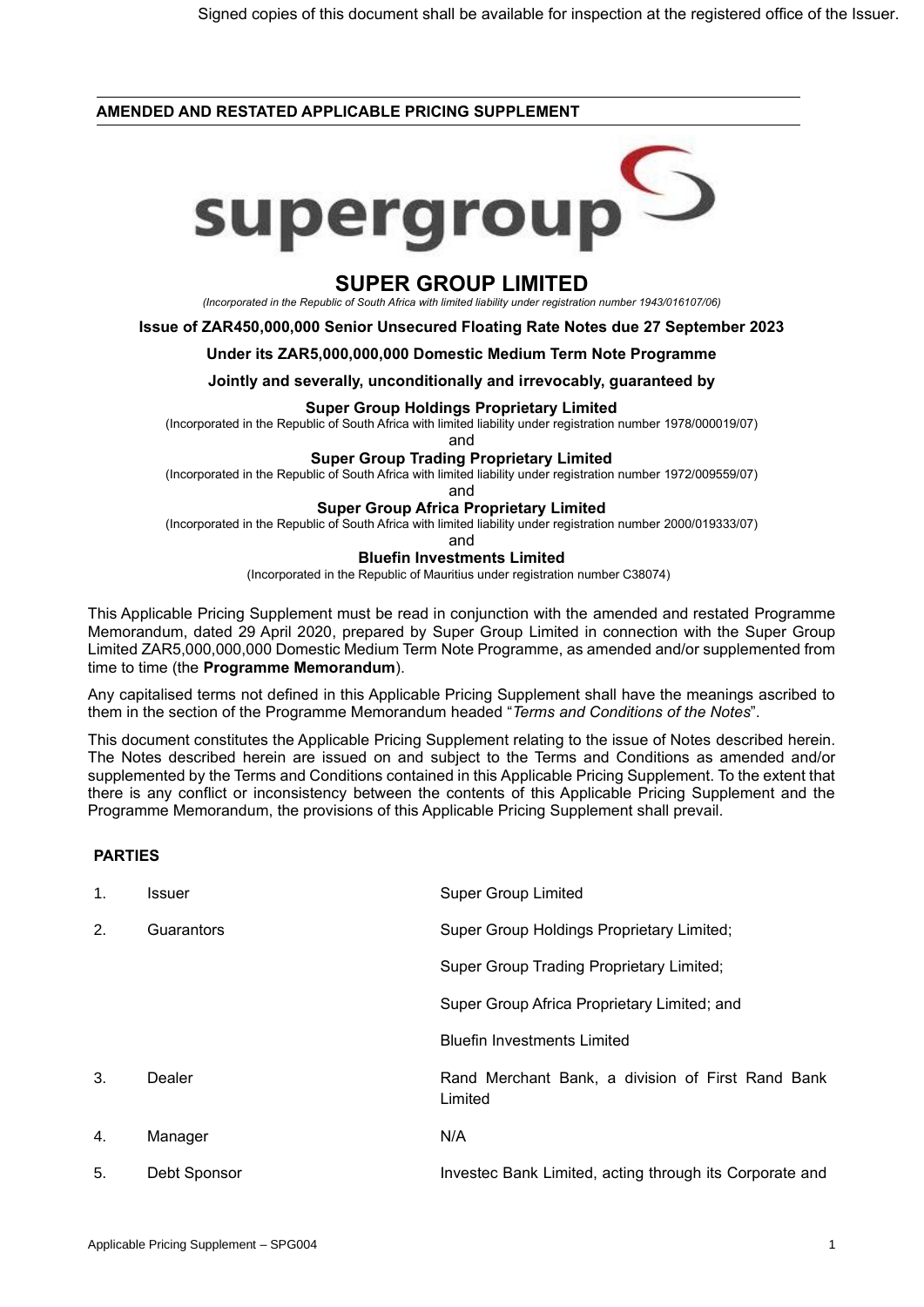|    |                          | Institutional Banking division                                                                   |
|----|--------------------------|--------------------------------------------------------------------------------------------------|
| 6. | Paying Agent             | <b>Super Group Limited</b>                                                                       |
|    | <b>Specified Address</b> | 27 Impala Road, Chislehurston, Sandton, Johannesburg,<br>2196, South Africa                      |
| 7. | <b>Calculation Agent</b> | <b>Super Group Limited</b>                                                                       |
|    | <b>Specified Address</b> | 27 Impala Road, Chislehurston, Sandton, Johannesburg,<br>2196, South Africa                      |
| 8. | <b>Transfer Agent</b>    | <b>Super Group Limited</b>                                                                       |
|    | <b>Specified Address</b> | 27 Impala Road, Chislehurston, Sandton, Johannesburg,<br>2196, South Africa                      |
| 9. | Settlement Agent         | Rand Merchant Bank, a division of First Rand Bank<br>Limited                                     |
|    | <b>Specified Address</b> | 1 Merchant Place, Cnr Fredman Drive & Rivonia Road,<br>Sandton, Johannesburg, 2196, South Africa |

# **PROVISIONS RELATING TO THE NOTES**

| 10. | <b>Status of Notes</b>                                                                             | <b>Senior Unsecured</b>                                                                          |
|-----|----------------------------------------------------------------------------------------------------|--------------------------------------------------------------------------------------------------|
| 11. | Series Number                                                                                      | 4                                                                                                |
| 12. | <b>Tranche Number</b>                                                                              | 1                                                                                                |
| 13. | Aggregate Nominal Amount:                                                                          |                                                                                                  |
|     | Series<br>(a)                                                                                      | ZAR450,000,000                                                                                   |
|     | Tranche<br>(b)                                                                                     | ZAR450,000,000                                                                                   |
| 14. | Interest                                                                                           | Interest-bearing                                                                                 |
| 15. | <b>Interest Payment Basis</b>                                                                      | <b>Floating Rate</b>                                                                             |
| 16. | Automatic/Optional<br>Conversion<br>from<br>one<br>Interest/Redemption/Payment<br>Basis to another | N/A                                                                                              |
| 17. | Form of Notes                                                                                      | The Notes in this Tranche are listed Notes, issued in<br>uncertificated form and held by the CSD |
| 18. | <b>Issue Date</b>                                                                                  | 27 September 2018                                                                                |
| 19. | Nominal Amount per Note                                                                            | ZAR1,000,000                                                                                     |
| 20. | Specified Denomination                                                                             | ZAR1,000,000                                                                                     |
| 21. | <b>Specified Currency</b>                                                                          | <b>ZAR</b>                                                                                       |
| 22. | <b>Issue Price</b>                                                                                 | 100%                                                                                             |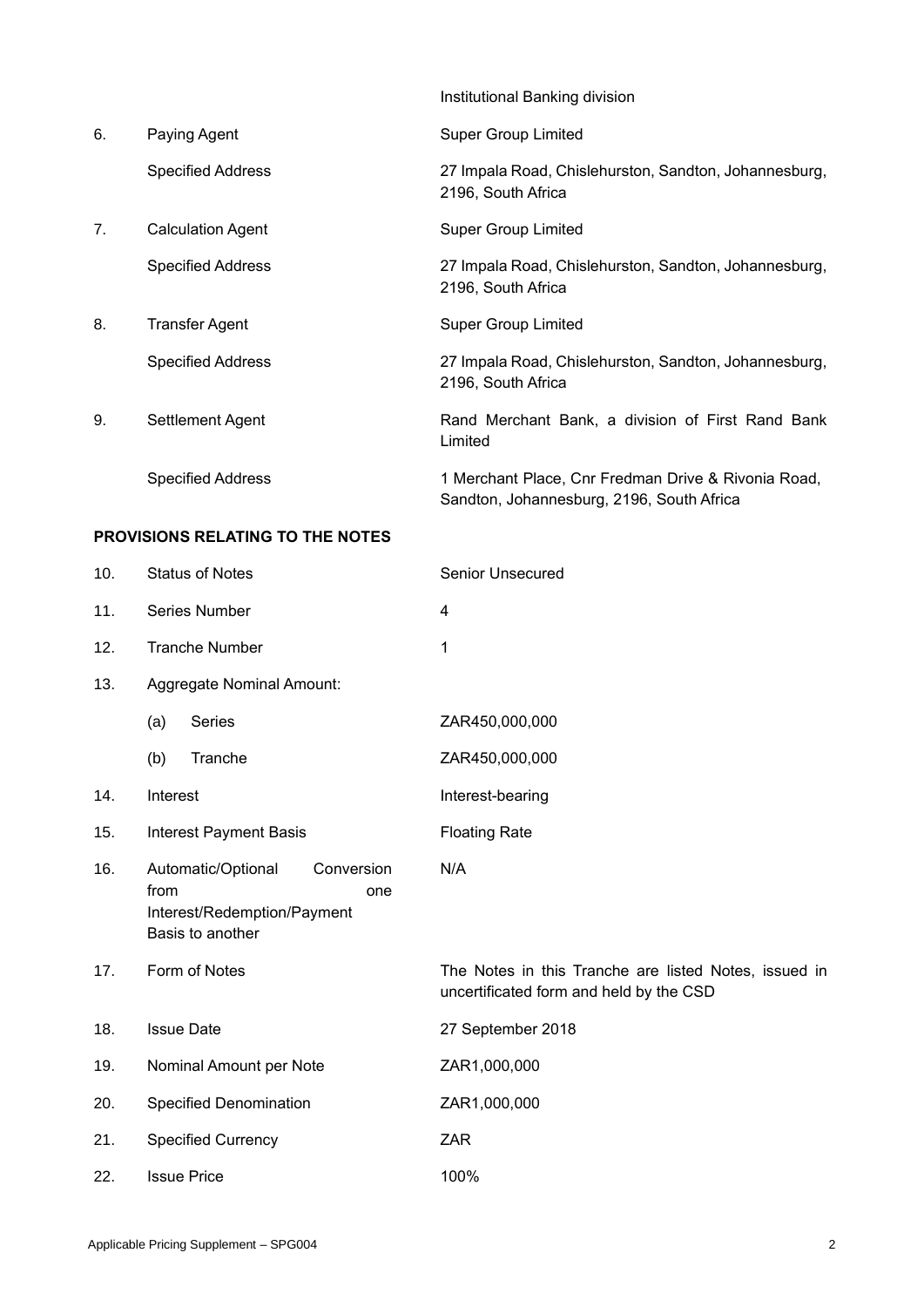| 23. | <b>Interest Commencement Date</b>                                                                                            |                          |                                                                                                   | 27 September 2018                |                                                                                                                                                                                                                                                                                                              |
|-----|------------------------------------------------------------------------------------------------------------------------------|--------------------------|---------------------------------------------------------------------------------------------------|----------------------------------|--------------------------------------------------------------------------------------------------------------------------------------------------------------------------------------------------------------------------------------------------------------------------------------------------------------|
| 24. | <b>Maturity Date</b>                                                                                                         |                          |                                                                                                   | 27 September 2023                |                                                                                                                                                                                                                                                                                                              |
| 25. | Applicable                                                                                                                   | Convention               | <b>Business</b>                                                                                   | Day                              | <b>Following Business Day</b>                                                                                                                                                                                                                                                                                |
| 26. |                                                                                                                              |                          | <b>Final Redemption Amount</b>                                                                    |                                  | 100% of Nominal Amount                                                                                                                                                                                                                                                                                       |
| 27. |                                                                                                                              | Last Day to Register     |                                                                                                   |                                  | By 17h00 on 16 March, 16 June, 16 September and 16<br>December of each year until the Maturity Date. Should<br>any redemption occur in terms of Conditions 10.2 and<br>10.5, then 11 days prior to the actual Redemption Date                                                                                |
| 28. | Books Closed Period(s)                                                                                                       |                          |                                                                                                   |                                  | The Register will be closed from 17 March to 26 March,<br>17 June to 26 June, 17 September to 26 September and<br>from 17 December to 26 December (all dates inclusive)<br>of each year until the Maturity Date, or if any early<br>redemption occurs, 10 days prior to the actual<br><b>Redemption Date</b> |
| 29. | Default Rate                                                                                                                 |                          |                                                                                                   |                                  | N/A                                                                                                                                                                                                                                                                                                          |
|     | <b>FIXED RATE NOTES</b>                                                                                                      |                          |                                                                                                   |                                  | N/A                                                                                                                                                                                                                                                                                                          |
|     | <b>FLOATING RATE NOTES</b>                                                                                                   |                          |                                                                                                   |                                  |                                                                                                                                                                                                                                                                                                              |
| 30. | (a)                                                                                                                          | Floating<br>Date(s)      | Interest                                                                                          | Payment                          | 27 March, 27 June, 27 September and 27 December of<br>each year until the Maturity Date with the first Interest<br>Payment Date being 27 December 2018                                                                                                                                                       |
|     | (b)                                                                                                                          | Interest Period(s)       |                                                                                                   |                                  | From and including the applicable Floating Interest<br>Payment Date and ending on but excluding the following<br>Floating Interest Payment Date, the first Interest Period<br>commencing on 27 September 2018 and ending on but<br>excluding the next Floating Interest Payment Date                         |
|     | (c)                                                                                                                          |                          | Definition of Business Day (if<br>different from that set out in<br>Condition 1) (Interpretation) |                                  | N/A                                                                                                                                                                                                                                                                                                          |
|     | (d)                                                                                                                          | Minimum Rate of Interest |                                                                                                   |                                  | N/A                                                                                                                                                                                                                                                                                                          |
|     | (e)                                                                                                                          | Maximum Rate of Interest |                                                                                                   |                                  | N/A                                                                                                                                                                                                                                                                                                          |
|     | (f)                                                                                                                          | Day Count Fraction       |                                                                                                   |                                  | Actual/365                                                                                                                                                                                                                                                                                                   |
|     | Other terms relating to the<br>(g)<br>method of calculating interest<br>(e.g.: Day Count Fraction,<br>rounding up provision) |                          |                                                                                                   | N/A                              |                                                                                                                                                                                                                                                                                                              |
| 31. | Manner in which the Rate of Interest<br>is to be determined                                                                  |                          |                                                                                                   | <b>Screen Rate Determination</b> |                                                                                                                                                                                                                                                                                                              |
| 32. | Margin                                                                                                                       |                          |                                                                                                   |                                  | 200 basis points per annum to be added to the Reference                                                                                                                                                                                                                                                      |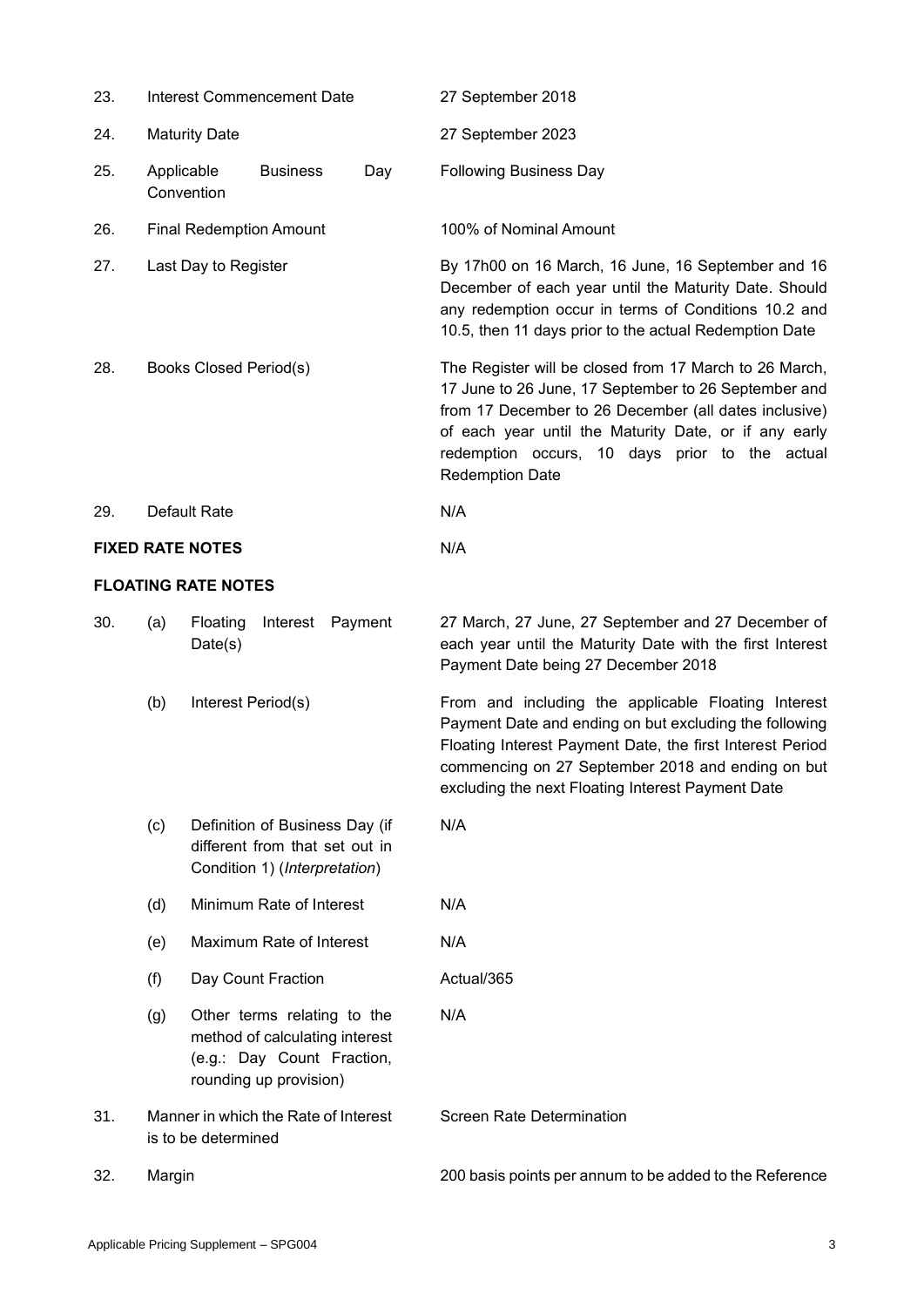3 month ZAR-JIBAR

ZAR-JIBAR-SAFEX

N/A

Issuer

27 March, 27 June, 27 September and 27 December of each year until the Maturity Date, with the first Interest Rate Determination Date being 21 September 2018

| 33. | If ISDA Determination | N/A |
|-----|-----------------------|-----|
|     |                       |     |

- 34. If Screen Rate Determination:
	- (a) Reference Rate (including relevant period by reference to which the Rate of Interest is to be calculated)
	- (b) Interest Rate Determination Date(s)
	- (c) Relevant Screen Page and Reference Code
- 35. If Rate of Interest to be calculated otherwise than by ISDA Determination or Screen Rate Determination, insert basis for determining Rate of Interest/Margin/ Fallback provisions
- 36. Calculation Agent responsible for calculating amount of principal and interest
- **ZERO COUPON NOTES** N/A
- **PARTLY PAID NOTES** N/A
- **INSTALMENT NOTES** N/A
- **MIXED RATE NOTES** N/A
- **INDEX-LINKED NOTES** N/A
- **DUAL CURRENCY NOTES** N/A
- **EXCHANGEABLE NOTES** N/A
- **OTHER NOTES** N/A

## **PROVISIONS REGARDING REDEMPTION/MATURITY**

- 37. Redemption at the option of the Issuer pursuant to Condition 11.3 (*Redemption at the Option of the Issuer*): No
- 38. Redemption at the Option of the Senior Noteholders pursuant to Condition 11.4 (*Redemption at the Option of the Senior Noteholders*): No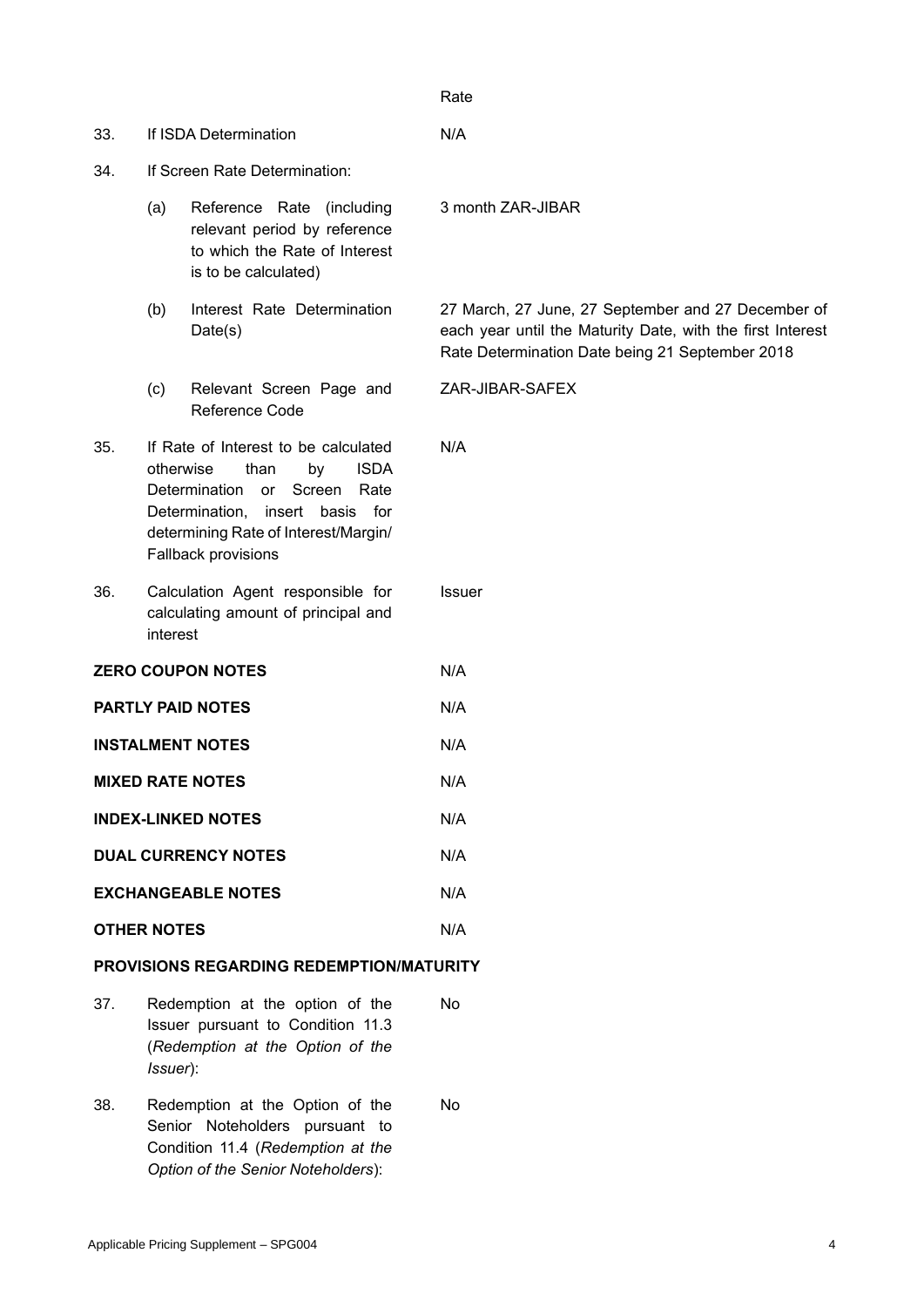| 39.            | Redemption in the event of a<br>Change of Control at the election of<br>Noteholders pursuant to Condition<br>11.5 (Redemption in the event of a<br>Change of Control) or any other<br>terms applicable to a Change of<br>Control | Yes                                                                                                                 |
|----------------|----------------------------------------------------------------------------------------------------------------------------------------------------------------------------------------------------------------------------------|---------------------------------------------------------------------------------------------------------------------|
| 40.            | Redemption<br>Amount(s)<br>Early<br>payable on redemption for taxation<br>reasons or on Event of Default (if<br>required).                                                                                                       | Yes                                                                                                                 |
| <b>GENERAL</b> |                                                                                                                                                                                                                                  |                                                                                                                     |
| 41.            | <b>Financial Exchange</b>                                                                                                                                                                                                        | <b>JSE Limited (Interest Rate Market)</b>                                                                           |
| 42.            | Additional selling restrictions                                                                                                                                                                                                  | N/A                                                                                                                 |
| 43.            | <b>ISIN No.</b>                                                                                                                                                                                                                  | ZAG000154287                                                                                                        |
| 44.            | <b>Stock Code</b>                                                                                                                                                                                                                | SPG004                                                                                                              |
| 45.            | Stabilising manager                                                                                                                                                                                                              | N/A                                                                                                                 |
| 46.            | Provisions relating to stabilisation                                                                                                                                                                                             | N/A                                                                                                                 |
| 47.            | Method of distribution                                                                                                                                                                                                           | <b>Private Placement</b>                                                                                            |
| 48.            | Credit Rating assigned to the Issuer                                                                                                                                                                                             | zaAAA long-term South Africa national scale credit rating<br>(affirmed on 2 July 2018 and will be renewed annually) |
| 49.            | <b>Applicable Rating Agency</b>                                                                                                                                                                                                  | <b>Standard &amp; Poor's Ratings Services</b>                                                                       |
| 50.            | Governing law (if the laws of South<br>Africa are not applicable)                                                                                                                                                                | N/A                                                                                                                 |
| 51.            | Other provisions                                                                                                                                                                                                                 | N/A                                                                                                                 |

# **DISCLOSURE REQUIREMENTS IN TERMS OF PARAGRAPH 3(5) OF THE COMMERCIAL PAPER REGULATIONS IN RELATION TO THIS ISSUE OF NOTES**

52. Paragraph 3(5)(a)

The "*ultimate borrower*" (as defined in the Commercial Paper Regulations) is the Issuer.

53. Paragraph 3(5)(b)

The Issuer is a going concern and can in all circumstances be reasonably expected to meet its commitments under the Notes.

54. Paragraph 3(5)(c)

The auditor of the Issuer is KPMG Inc.

55. Paragraph 3(5)(d)

As at the date of this issue:

- (a) the Issuer has issued ZAR204,000,000, exclusive of this issue, Commercial Paper (as defined in the Commercial Paper Regulations); and
- (b) the Issuer estimates that it may issue ZAR500,000,000 of Commercial Paper during the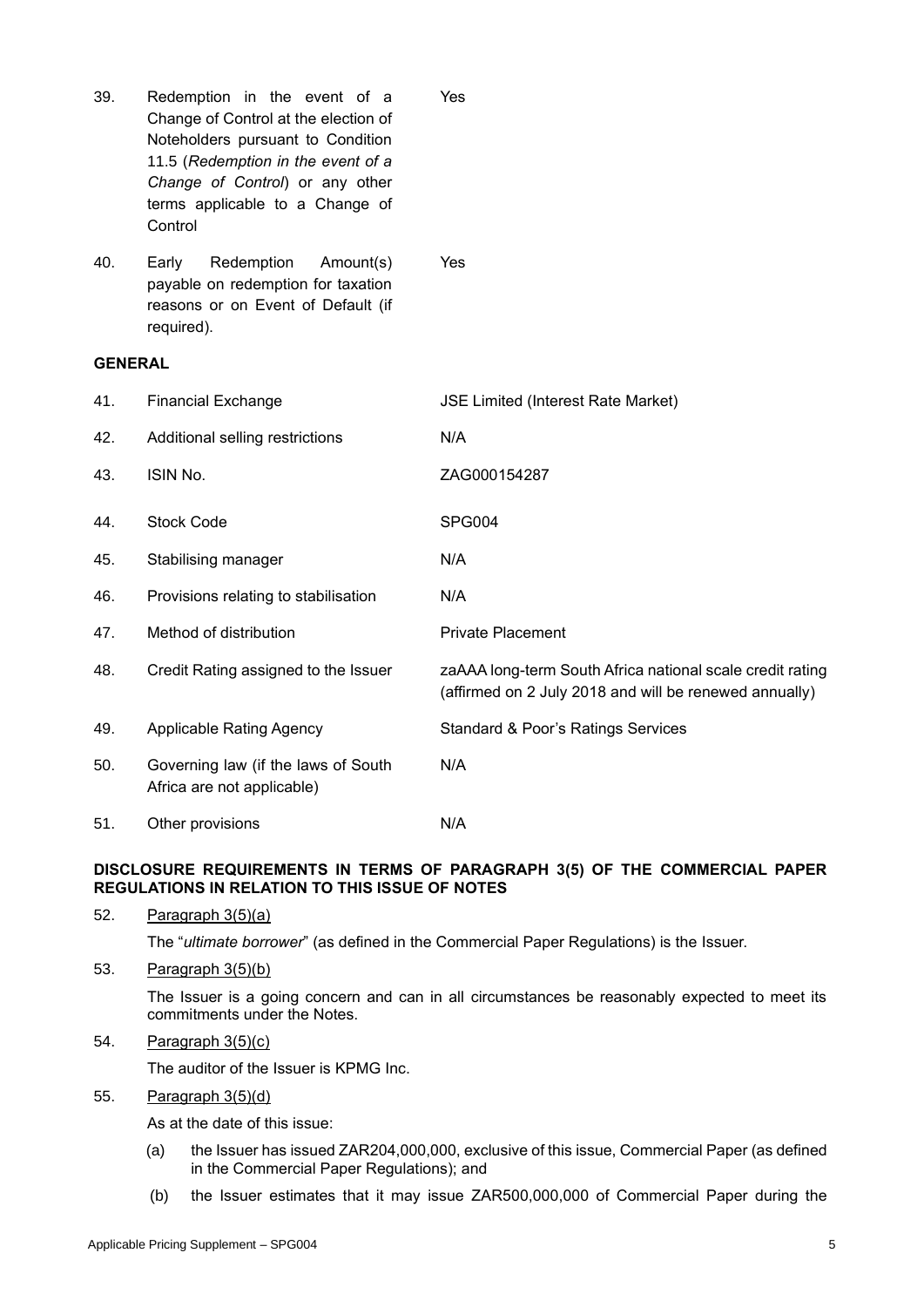current financial year, ending 30 June 2019

## 56. Paragraph 3(5)(e)

All information that may reasonably be necessary to enable the investor to ascertain the nature of the financial and commercial risk of its investment in the Notes is contained in the Programme Memorandum and the Applicable Pricing Supplement.

57. Paragraph 3(5)(f)

There has been no material adverse change in the Issuer's financial position since the date of its last audited financial statements.

58. Paragraph 3(5)(g)

The Notes issued will be listed.

59. Paragraph 3(5)(h)

The funds to be raised through the issue of the Notes are to be used by the Issuer for its general corporate purposes.

60. Paragraph 3(5)(i)

The obligations of the Issuer in respect of the Notes are unsecured.

61. Paragraph 3(5)(j)

KPMG Inc., the statutory auditors of the Issuer, have confirmed that nothing has come to their attention to indicate that this issue of Notes issued under the Programme will not comply in all respects with the relevant provisions of the Commercial Paper Regulations.

# **Responsibility:**

The Issuer certifies that to the best of its knowledge and belief there are no facts that have been omitted which would make any statement false or misleading and that all reasonable enquiries to ascertain such facts have been made as well as that the placing document contains all information required by law and the Debt Listings Requirements. The Issuer accepts full responsibility for the accuracy of the information contained in the placing document and the annual financial statements and the pricing supplements and any amendments or supplements to the aforementioned documents, except as otherwise stated therein.

The JSE takes no responsibility for the contents of the placing document, the annual financial statements, annual report and this Applicable Pricing Supplement of the Issuer and any amendments or supplements to the aforementioned documents. The JSE makes no representation as to the accuracy or completeness of the placing document and the annual financial statements, the annual report or this Applicable Pricing Supplement of the Issuer and any amendments or supplements to the aforementioned documents and expressly disclaims any liability for any loss arising from or in reliance upon the whole or any part of the aforementioned documents. The JSE's approval of the registration of the placing document and listing of the debt securities is not to be taken in any way as an indication of the merits of the Issuer or of the debt securities and that, to the extent permitted by law, the JSE will not be liable for any claim whatsoever.

The Issuer confirms that as at the date of this Applicable Pricing Supplement, there has been no material change in the financial or trading position of the Issuer and its subsidiaries since the date of the Issuer's latest audited financial statements. As at the date of this Applicable Pricing Supplement, Auditors of the Issuer have not reviewed or reported on the aforementioned statement.

As at the date of this Applicable Pricing Supplement, the Issuer confirms that the authorised Programme Amount of ZAR5,000,000,000 has not been exceeded.

Application was hereby made to list this issue of Notes on 27 September 2018.